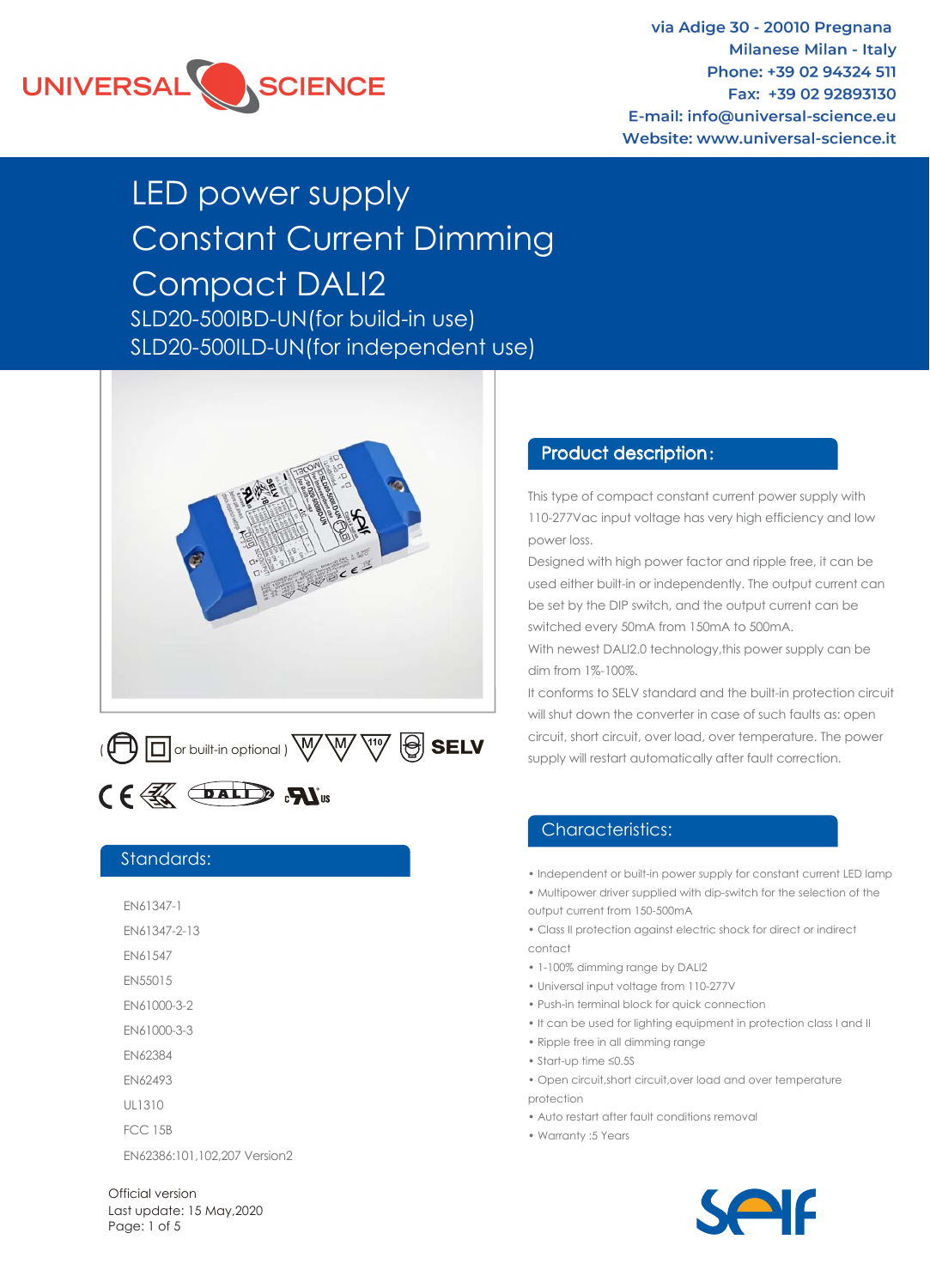# Specifications:

| Model               |                                       | SLD20-500IB/LD-UN                            |  |  |  |  |
|---------------------|---------------------------------------|----------------------------------------------|--|--|--|--|
|                     | turn on time(S) <sup>0</sup>          | $≤0.5$                                       |  |  |  |  |
|                     | output current(mA) <sup>O</sup>       | 150/200/250/300/350/400/450/500              |  |  |  |  |
|                     | output current tolerance <sup>9</sup> | $+/-5%$                                      |  |  |  |  |
| Output              | ripple current(%) $\Theta$            | $\leq 3\%$                                   |  |  |  |  |
|                     | working voltage range(V)              | 8-40 Refer to label                          |  |  |  |  |
|                     | output power range(W)                 | 4-20 details refer to label                  |  |  |  |  |
|                     | Max. output voltage(V)                | 59                                           |  |  |  |  |
|                     | output safety rating                  | SELV                                         |  |  |  |  |
|                     | dimming interface                     | supplementary insulation DALI2.0 interface   |  |  |  |  |
|                     | dimming range                         | 1%-100% linear & exponent                    |  |  |  |  |
|                     | rated supply voltage(Vac)             | 110-277                                      |  |  |  |  |
|                     | voltage range(Vac)                    | 100-305                                      |  |  |  |  |
| Input               | DC voltage range(Vdc)                 | 176-280                                      |  |  |  |  |
|                     | line frequency(Hz)                    | 0/50/60                                      |  |  |  |  |
|                     | input current(mA)                     | Max 220                                      |  |  |  |  |
|                     | input power(W) <sup>O</sup>           | 23.8                                         |  |  |  |  |
|                     | efficiency <sup>O</sup>               | 84% (Refer to Electrical curves)             |  |  |  |  |
|                     | power factor <sup>O</sup>             | 0.90C (Refer to Electrical curves)           |  |  |  |  |
|                     | THD <sup>O</sup>                      | 10%@230V@full load any current presetting    |  |  |  |  |
|                     | inrush current(lpk) <sup>O</sup>      | 20A/150uS                                    |  |  |  |  |
|                     | input over voltage protection         | N/A                                          |  |  |  |  |
|                     | short circuit protection              | yes                                          |  |  |  |  |
| Protection          | over temperature protection           | yes                                          |  |  |  |  |
|                     | automatic restart                     | yes                                          |  |  |  |  |
|                     | over load protection                  | yes                                          |  |  |  |  |
|                     | surge capacity                        | <b>L-N: 1KV</b>                              |  |  |  |  |
|                     | Ta(C)                                 | -25+45 C @110V~120V&277V -25+50 C @220V~240V |  |  |  |  |
|                     | Tc max. $(C)$                         | 90                                           |  |  |  |  |
| Ambient<br>and Life | nominal life-time(hrs)                | 50000h@Tc=90C                                |  |  |  |  |
|                     | ambient humidity range                | 5%85%RH, Not condensing                      |  |  |  |  |
|                     | audible noise(dB)                     | 24dBA tested@10cm                            |  |  |  |  |
|                     | weight(g)                             | 95                                           |  |  |  |  |
|                     | dimensions (LxWxH)(mm)                | 78.7x41x22/103x41x22                         |  |  |  |  |
| Other               | casing material                       | Plastic                                      |  |  |  |  |
|                     | housing colour                        | Grey+blue end cap                            |  |  |  |  |
|                     | connecting method                     | Push-in                                      |  |  |  |  |
|                     | type of protection                    | <b>IP20</b>                                  |  |  |  |  |
|                     | protection class                      | ClassII for EU, class 2 for UL               |  |  |  |  |
| Note                | 1. At 230Vac, 50Hz, full load.        |                                              |  |  |  |  |

2. Tolerance:includes set up tolerance,line regulation and load regulation.

3. At 230Vac,50Hz,LED load,blew 200Hz

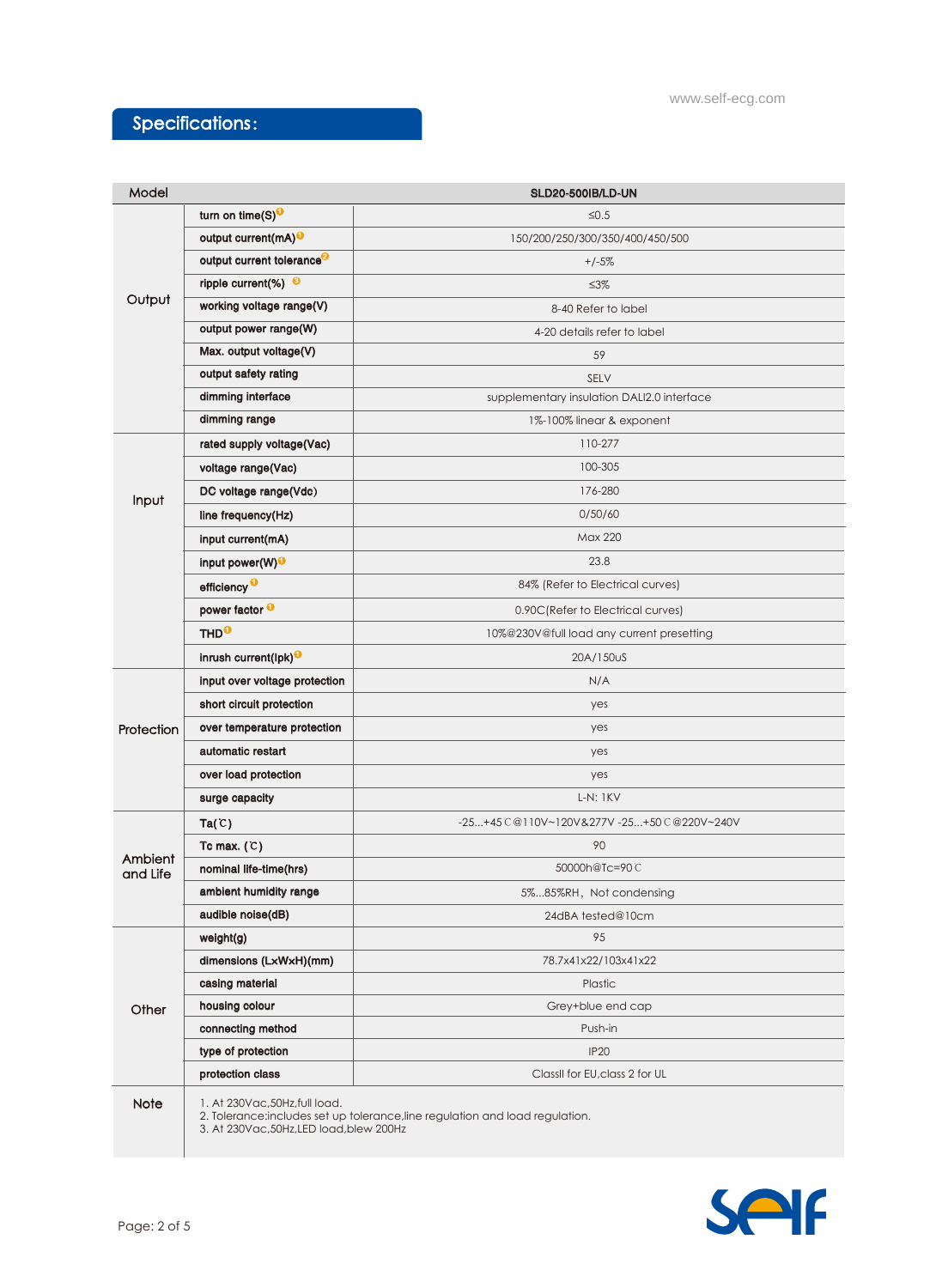www.self-ecg.com

# Dimensions(mm):



# Wiring diagram:



# Application:

**ANTICE** 

Built-in application **Independent application** 



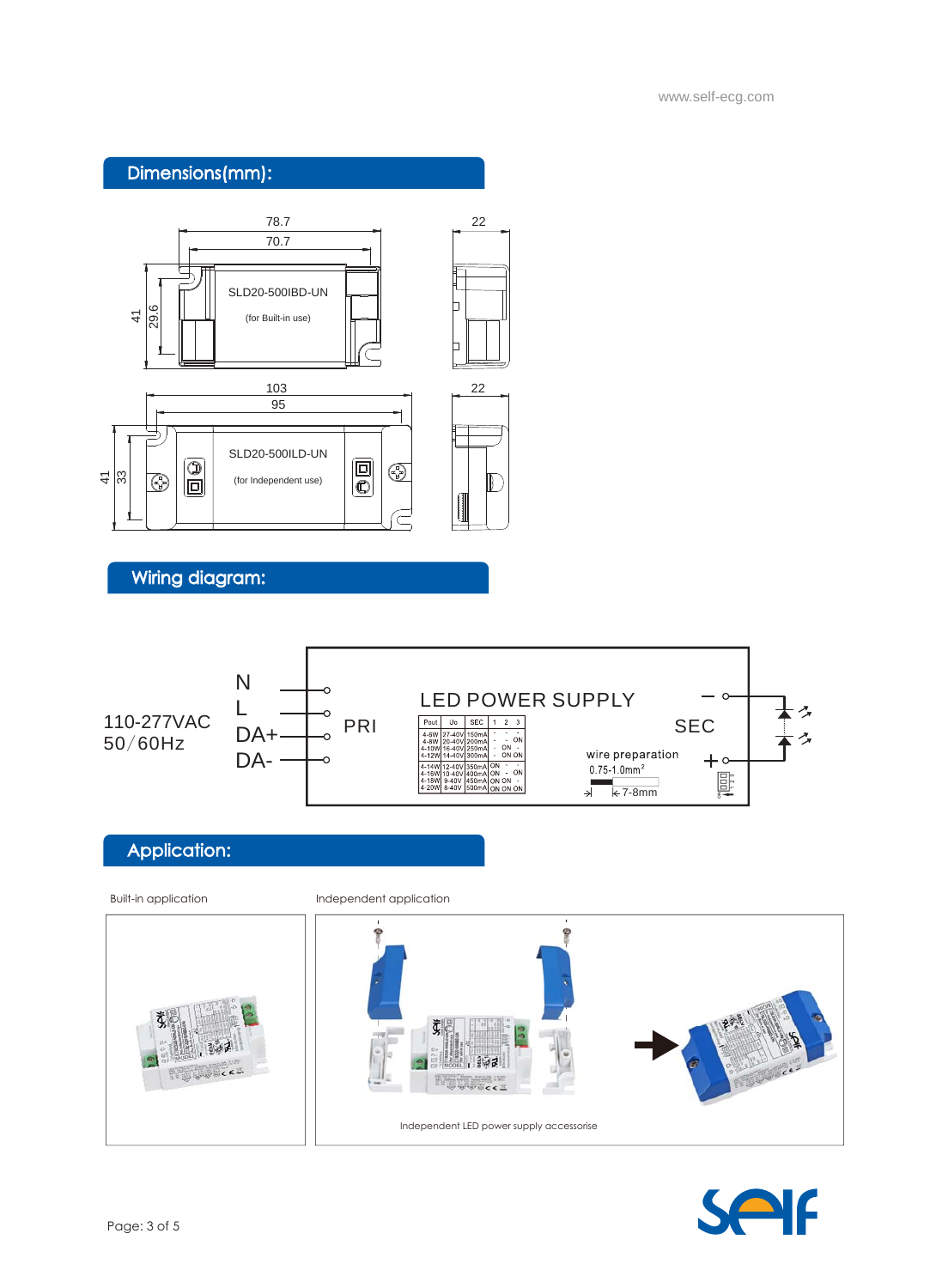www.self-ecg.com

#### Eleathieradionus (resn):



#### note

For constant current power supply,"LOAD" means the percentage of the maximum rated output voltage. For constant voltage power supply,"LOAD" means the percentage of the maximum rated output current.